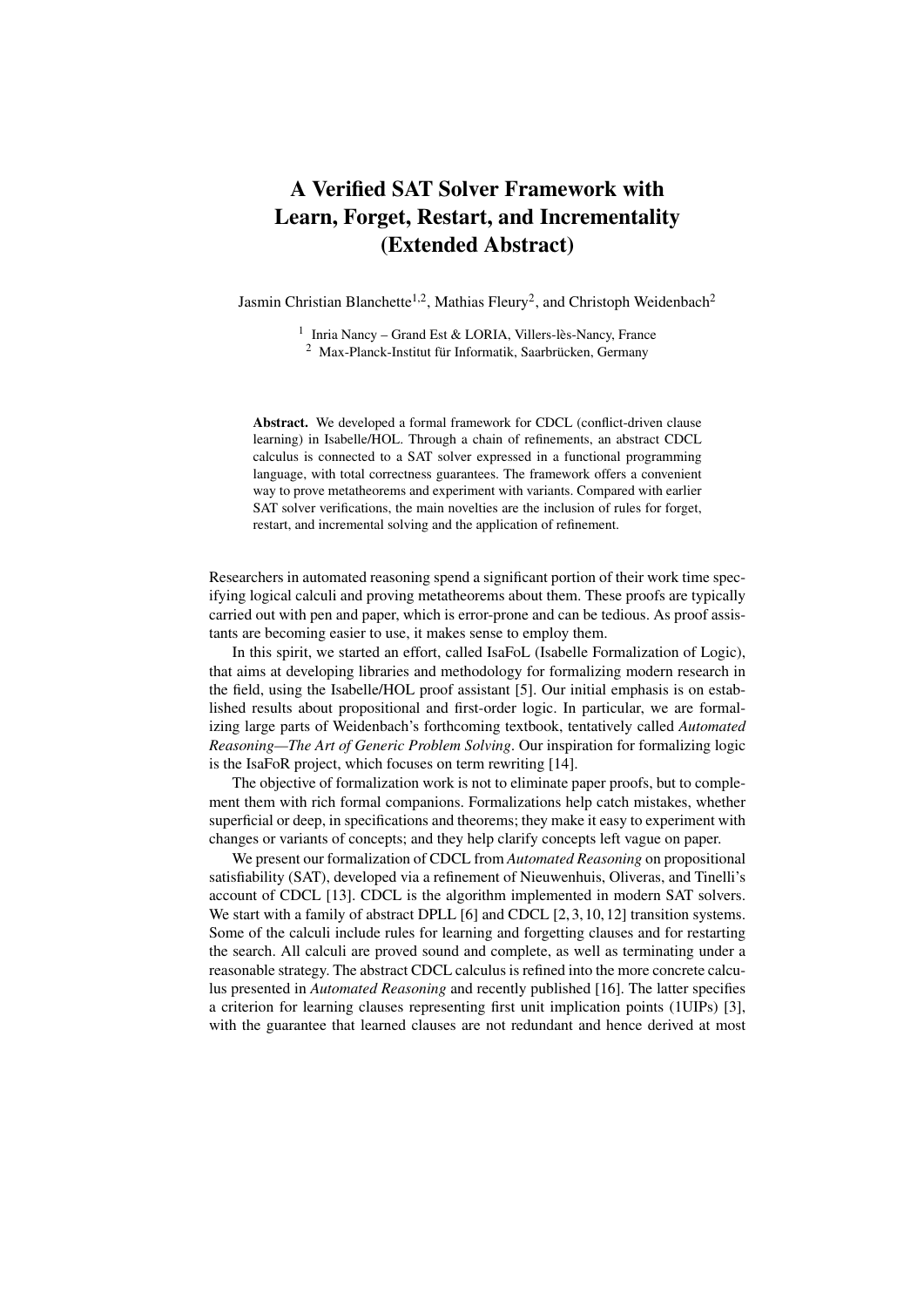once. The calculus also supports incremental solving. This concrete calculus is refined further, as a certified functional program extracted using Isabelle's code generator.

Any formalization effort is a case study in the use of a proof assistant. Beyond the code generator, we depended heavily on the following features of Isabelle:

- *Isar* [\[17\]](#page-2-5) is a textual proof format inspired by the pioneering Mizar system [\[11\]](#page-2-6). It makes it possible to write structured, readable proofs—a requisite for any formalization that aims at clarifying an informal proof.
- *Locales* [\[1,](#page-1-4) [9\]](#page-2-7) parameterize theories over operations and assumptions, encouraging a modular style of development. They are useful to express hierarchies of related concepts and to reduce the number of parameters and assumptions that must be threaded through a formal development.
- *Sledgehammer* integrates superposition provers and SMT (satisfiability modulo theories) solvers in Isabelle to discharge proof obligations. The SMT solvers, and one of the superposition provers [\[15\]](#page-2-8), are built around a SAT solver, resulting in a situation where SAT solvers are employed to prove their own metatheory.

Our work is related to other verifications of SAT solvers, typically with the aim of increasing their trustworthiness. This goal has lost some of its significance with the emergence of formats for certificates that are easy to generate, even in highly optimized solvers, and that can be processed efficiently by verified checkers [\[8\]](#page-2-9). In contrast, our focus is on formalizing the metatheory of CDCL, to study and connect the various members of the family. The main novelties of our framework are the inclusion of rules for forget, restart, and incremental solving and the application of refinement to transfer results. The framework is available online as part of the IsaFoL repository [\[7\]](#page-1-5).

This extended abstract is based on our paper [\[4\]](#page-1-6) presented at IJCAR 2016. It is available online.<sup>[1](#page-1-7)</sup>

## References

- <span id="page-1-4"></span>[1] Ballarin, C.: Locales: A module system for mathematical theories. J. Autom. Reasoning 52(2), 123–153 (2014)
- <span id="page-1-2"></span>[2] Bayardo Jr., R.J., Schrag, R.: Using CSP look-back techniques to solve exceptionally hard SAT instances. In: Freuder, E.C. (ed.) CP96. LNCS, vol. 1118, pp. 46–60. Springer (1996)
- <span id="page-1-3"></span>[3] Biere, A., Heule, M., van Maaren, H., Walsh, T. (eds.): Handbook of Satisfiability, Frontiers in Artificial Intelligence and Applications, vol. 185. IOS Press (2009)
- <span id="page-1-6"></span>[4] Blanchette, J.C., Fleury, M., Weidenbach, C.: A verified SAT solver framework with learn, forget, restart, and incrementality. In: Olivetti, N., Tiwari, A. (eds.) IJCAR 2016. LNCS, vol. 9706. Springer (2016)
- <span id="page-1-0"></span>[5] Blanchette, J.C., Fleury, M., Schlichtkrull, A., Traytel, D.: IsaFoL: Isabelle Formalization of Logic, [https://bitbucket.org/jasmin\\_blanchette/isafol](https://bitbucket.org/jasmin_blanchette/isafol)
- <span id="page-1-1"></span>[6] Davis, M., Logemann, G., Loveland, D.W.: A machine program for theorem-proving. Commun. ACM 5(7), 394–397 (1962)
- <span id="page-1-5"></span>[7] Fleury, M., Blanchette, J.C.: Formalization of Weidenbach's *Automated Reasoning—The Art of Generic Problem Solving*, [https://bitbucket.org/jasmin\\_blanchette/isafol/](https://bitbucket.org/jasmin_blanchette/isafol/src/master/Weidenbach_Book/README.md) [src/master/Weidenbach\\_Book/README.md](https://bitbucket.org/jasmin_blanchette/isafol/src/master/Weidenbach_Book/README.md)

<span id="page-1-7"></span><sup>1</sup> <http://www.loria.fr/~jablanch/sat.pdf>